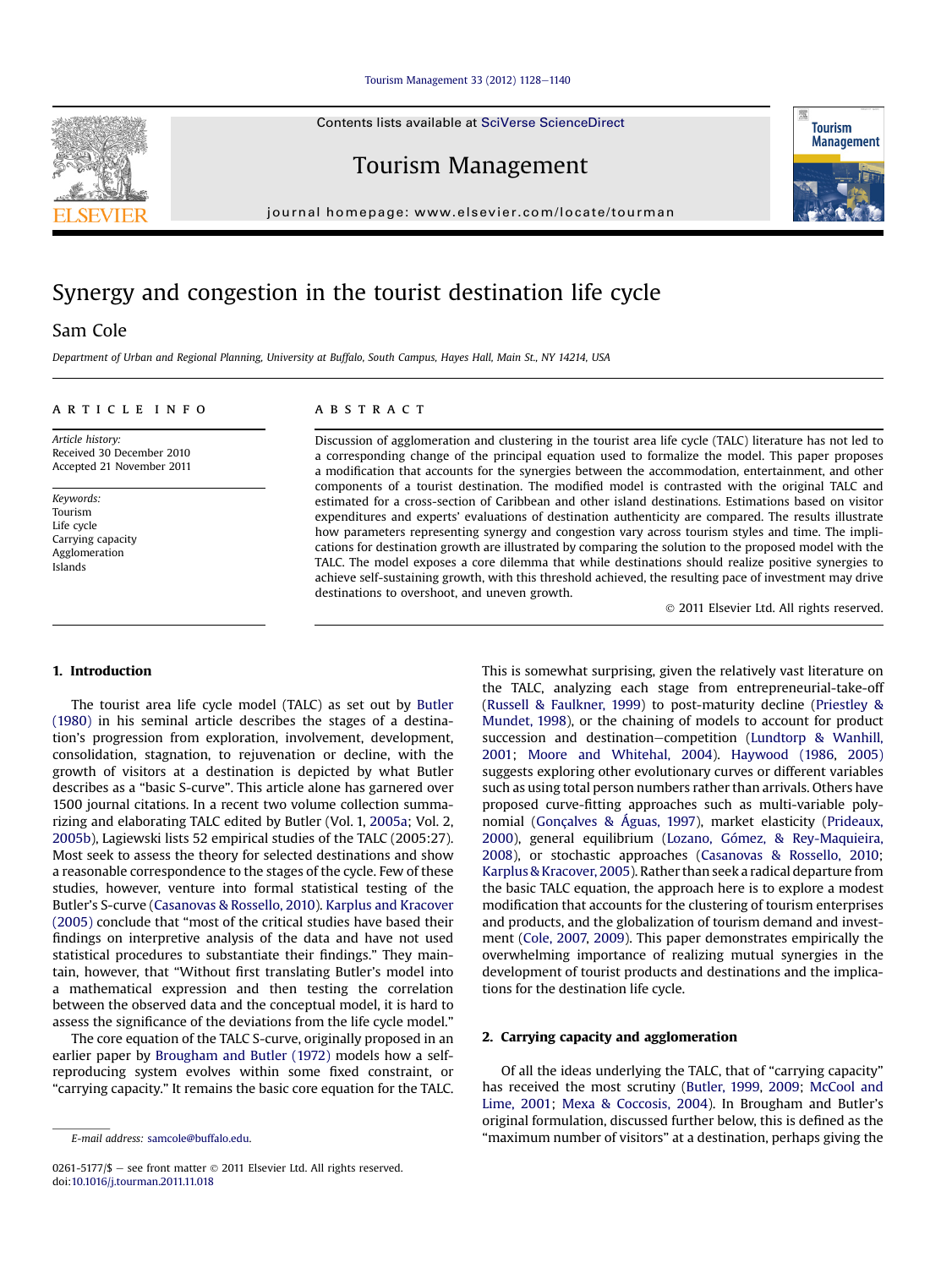impression of a rigid constraint. This might also be the reading of the widely reproduced, almost iconic, S-curve diagram from [Butler](#page--1-0) [\(1980](#page--1-0), Figure 1) that accompanies most discussions of the TALC. It shows the "critical range of elements of capacity" that represents the "peak number of visitors"..... as "capacity levels for many variables have been reached or exceeded with attendant environmental, social, and economic problems" ([Butler, 1980](#page--1-0):8). Such perceptions may be behind [Franklin and Crang](#page--1-0)'s (2001) remark that "the widely taught resort cycle model. is the archetypal villain of the misconception that tourism is a more or less constant cultural phenomenon." [Wilkinson \(2003\),](#page--1-0) after reviewing several formal definitions of carrying capacity  $-$  physical, perceptual, economic, and institutional, asserts that "there has not been any real advance in how to apply the concept in practice or in the understanding of what it means in principle".

[Mexa and Coccosis \(2004\)](#page--1-0), in contrast, consider that carrying capacity when viewed in the context of broader policies and priorities and assessed using appropriate "physical-ecological, socio-cultural, and politico-economic" indicators remain a useful concept for tourism management and development. [Butler \(2005a\)](#page--1-0) observes that carrying capacity "was always envisaged as having several components and not as a single "magic" number, [which is] impractical to determine even in wilderness areas let alone in such a varied setting as a resort or destination." In their formal exposition of the TALC, [Brougham and Butler \(1972](#page--1-0):6) note the limitations on the expansion, and congestion of facilities. Congestion indeed may be a better general term since it implies a process rather than an illdefined limit. In either case, carrying capacity or congestion, it is a complicated mix of factors that empirically appear to be directly, but more often indirectly, related to the intensity of tourism activity at a destination. On balance, the term is about as multi-faceted and contested as many other widely used abstractions such as markets, multipliers, heritage, community, even tourism itself. In this paper, the concern is less the ambiguity of the carrying capacity concept than that, as used in the TALC equation, it imposes such a negative connotation on increasing tourism intensity.

This paper modifies the TALC equation to account for the positive effects of increasing tourism intensity on visitor satisfaction. As with congestion, these synergies arise from the agglomeration of visitors, tourist enterprises, and residents' activities within a destination, but are associated primarily with the clustering of activities during the earlier involvement and development stages of the cycle, before the effects of congestion become apparent. The impression from the TALC literature is that authors consider that the synergistic potential of agglomeration is already accounted for in the logistic equation. Again, in the recent edited volumes ([Butler, 2005a](#page--1-0), [b;](#page--1-0) [Haywood, 2005:](#page--1-0)33), for example, observes that "cooperation in elements leads to synergies". [Hall \(2005](#page--1-0):77) remarks that there are "a number of agglomeration paths" and "the necessity to gain the required momentum to set the self-reinforcing agglomeration". [Russell \(2005:](#page--1-0)172) too comments on the "advantage accorded by primacy and the agglomeration effect", while [Manente and Pechlaner \(2005:](#page--1-0)245) note "the spatial clustering of functions to achieve agglomeration". Papatheodorou observes that, as a destination develops, "Facilities are expected to increase in a self-reinforcing manner inducing more people to visit the particular resort and casting agglomeration shadows in proximate tourist areas" [\(2005](#page--1-0):80). Synergies are treated in a similar way with Manente and Pechlener's discussion of "fruitful synergies between government bodies" [\(2005](#page--1-0):118), or "synergies with other destinations" ([2005:](#page--1-0)245), or "synergies between tourism and the rest of the economy" ([2005:](#page--1-0)245). [Weizenegger \(2005:](#page--1-0)118) also observes the "partnership between entrepreneurs and government bodies often form fruitful synergies". Berry remarks on "the failure of business to agglomerate" [\(2005](#page--1-0):254), and so on. Clearly, these authors recognize the importance across the many dimensions of the

agglomeration–clustering–synergy process, not least the clustering of like and complementary activities within human settlements that leads to a mutual growth process of activities and settlements. It is reasonable, therefore, that this phenomenon be included in the formal model.

A basic question in modeling any complicated process such as the TALC is raised by [Coles \(in Butler, 2005b:](#page--1-0)57, referencing [Debbage,](#page--1-0) [1990\)](#page--1-0) in "Enigma Variations" who asks "Fundamentally, is the destination a single coherent product that depends on synergies among its constituent elements or is it a series of products in a loosely linked logical configuration?" Both the TALC formulation and the modification in this paper formally treat destinations as singular evolving products. However, underlying such gross simplification is the recognition of an underlying structure. Tourism destinations' societies and economies have often evolved over centuries from a layering of industries and populations, with tourism as only the most recent addition (see e.g. [Cole,1995\)](#page--1-0). The TALC andwider tourism literature groups the interactions within and between a destination's variously defined components primarily in terms of place (natural and historic heritage), residents (indigenous and migrant), enterprises (tourist industry and mediators), and visitors (markets and identity). Moreover, while the TALC models a single destination, it embodies implicit assumptions about global markets, tastes, investment, and competition. The modification discussed in this paper seeks to parameterize and estimate the collective synergies between these components. Their configuration and mutual positive and negative feedbacks change along the life cycle, so that, for example, as described in Butler'[s \(1980\)](#page--1-0) paper, in the explorer phase, prior to takeoff, the primary relationships are between place and visitor: in later mature stages, tourist enterprises through marketing and branding may become the primary determinant, but increasingly affected by feedbacks due to tourism-determined changes with place and residents. So the issue is really whether these structures exhibit collective properties, and the circumstances under which these might be attributed to specific components and relationships.

With respect to agglomeration itself, the wider tourism and related development literatures emphasize different aspects focusing on actors (e.g. tourists), attractiveness (ambience) motivations (e.g. adventure), actions (e.g. investment), configurations (e.g. clusters), commonality of purpose (e.g. communitas), or outcomes (e.g. stagnation). For clarity, the primary meanings attached here are as follows: agglomeration at a tourist destination is a geographic and ideational clustering process that may lead to synergy and congestion with differential benefits to its subcommunities  $-$  visitors, enterprises, and residents  $-$  that bring about changes in individual and collective attitudes and behavior that in turn impact the destinations growth trajectory, that might promote a self-sustaining and sustainable development cycle.

#### 3. Synergy  $-$  the missing ingredient from the TALC equation

In his discussion of the origins of the TALC, [Butler \(2005a\)](#page--1-0) states that "the real origins of the TALC lie in a now rather obscure and unpublished paper" [\(Brougham & Butler, 1972\)](#page--1-0). In this paper they suggested that the tourist destination development process might be satisfactorily approximated by the solution to the logistic equation<sup>1</sup>:

 $1$  There is a small notation issue in [Butler \(2005a\)](#page--1-0) that has been remedied in Equation [\(1\)](#page--1-0). The original article is not available. [Brougham and Butler \(1972\)](#page--1-0) also proposed a continuous time-dependent solution that might be considered as an approximation to [\(1\)](#page--1-0) since equations of this form have exact solutions as  $V = kM/$  $\{k + \exp(-kM(t - t'))\}$  This is the form of the equation used by [Lundtorp and Wanhill](#page--1-0)<br>(2001) and others [\(2001\)](#page--1-0) and others.